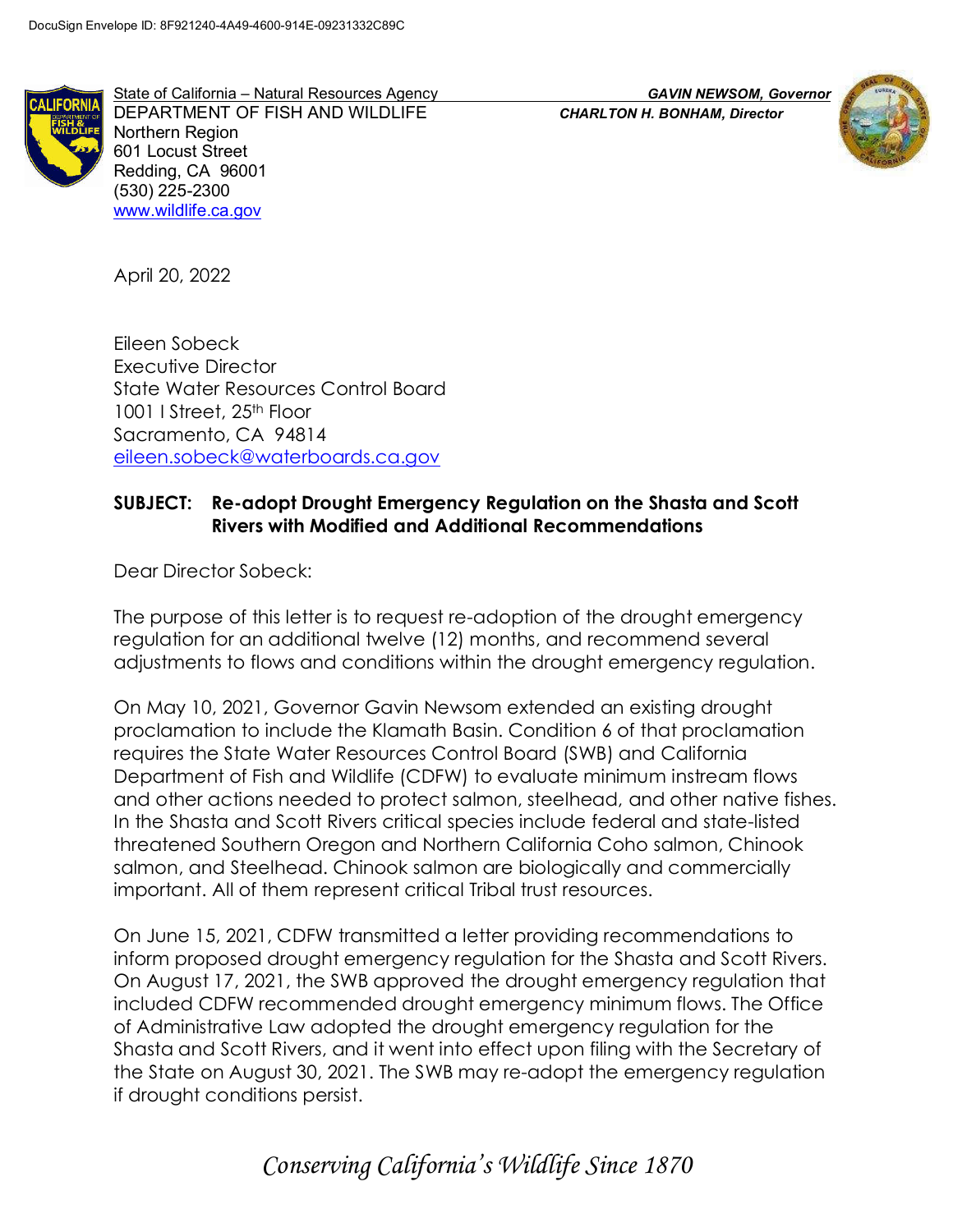Director Sobeck April 20, 2022 Page 2 of 9

Northern California experienced one of its driest January-March periods on record in 2022. Welcomed precipitation has occurred in April but severe drought conditions are expected to persist for the remainder of the year. On March 28, 2022, Governor Gavin Newson extended the existing drought proclamation. A summary of CDFW recommendations follows:

- · Reduce minimum flows on the Shasta River during the winter with ramp-up and ramp-down flows in the fall and spring,
- · Implement ramp-down flows on the Scott River in June,
- · Retain minimum summer flow values in the Scott and Shasta Rivers,
- · Extend the existing prohibition on inefficient livestock watering to March 31, and
- · Where watermaster service has jurisdiction, require riparian and groundwater diverters to coordinate water extraction with the Scott Valley and Shasta Valley Watermaster District (SSWD).

This correspondence is also transmitted in the spirit of Resolution 6 of the Shasta and Scott drought emergency flow requirements adopted on August 30, 2021. Resolution 6 states:

"Resolved #6; The State Water Board directs staff to continue to work with CDFW to evaluate and refine the drought minimum instream flows adopted in this regulation if new scientificallydefensible information becomes available…."

## Minimum Instream Flow Recommendations

As the Trustee Agency for California's fish, wildlife, and native plant resources (See, e.g., Fish and Game Code sec 1802) CDFW is providing drought emergency minimum flow recommendations by month as daily averages. Each value will be measured at the identified gages (Tables 1 and 2) in cubic feet per second (cfs). Minimum flows and other recommendations were developed in consultation with the National Marine Fisheries Service (NMFS) and are not intended to set the stage for long-term management considerations, nor should they be construed to provide adequate protections for salmonids over extended periods of time. They only provide drought emergency minimum flow recommendations for all life stages of salmon during the current drought emergency. These drought emergency minimum flows are intended to enable salmonids in these rivers to survive drought emergency conditions.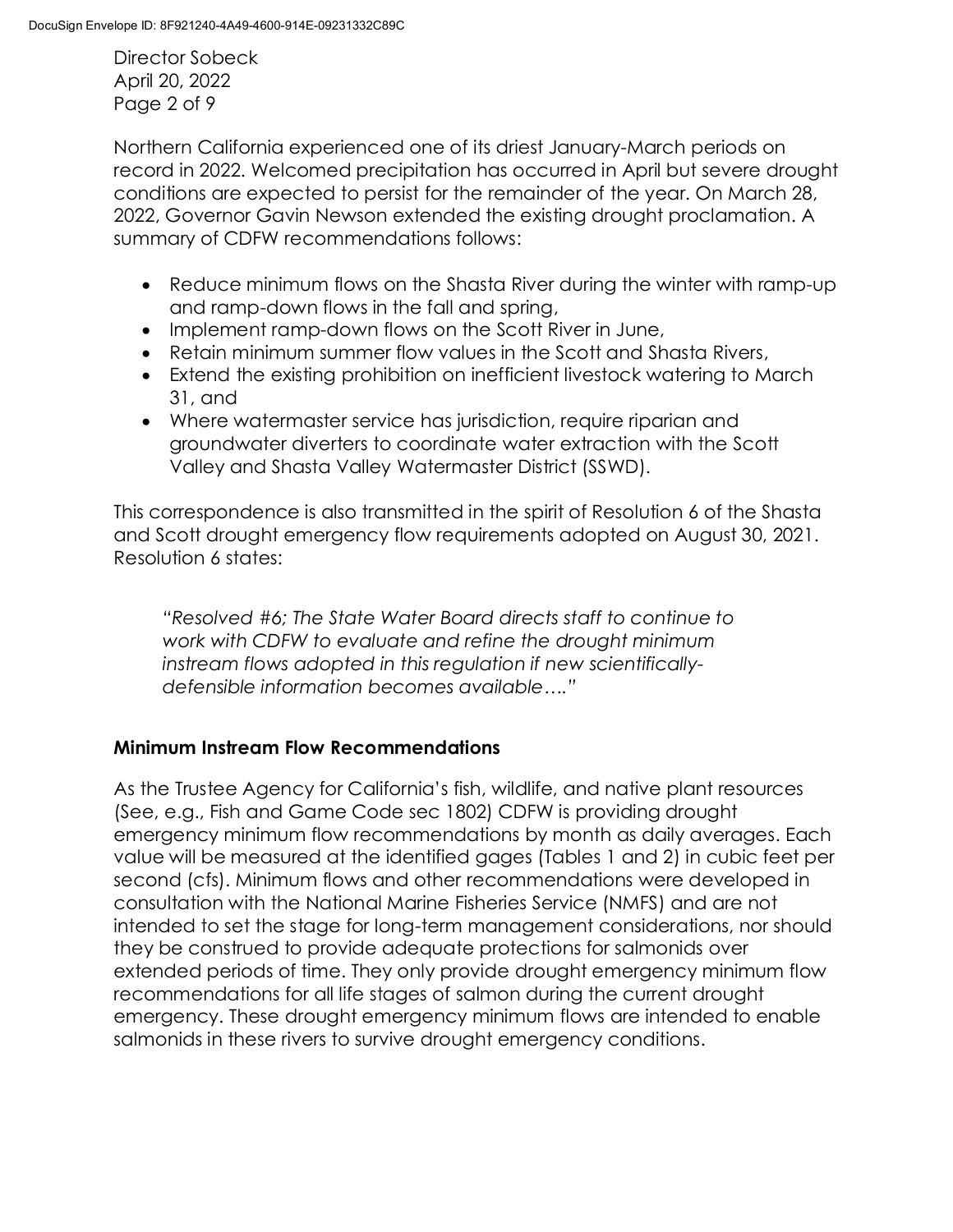Director Sobeck April 20, 2022 Page 3 of 9

|                                 | Daily Average Minimum Drought Emergency Flow Requirements (cfs) |     |                        |     |     |     |     |     |           |     |     |            |
|---------------------------------|-----------------------------------------------------------------|-----|------------------------|-----|-----|-----|-----|-----|-----------|-----|-----|------------|
| Shasta (Yreka)<br>USGS 11517500 | Jan                                                             | Feb | Mar                    | Apr | May | Jun | Jul | Aug | Sep       | Oct | Nov | <b>Dec</b> |
| Existing                        | 135                                                             | 135 | 135                    | 70  | 50  | 50  | 50  | 50  | 50        | 125 | 150 | 150        |
| Proposed                        | 125                                                             | 125 | $125 -$<br>$105^\circ$ | 70  | 50  | 50  | 50  | 50  | 50-75 $b$ | 105 | 125 | 125        |

#### Table 1. Drought Emergency minimum flow requirements for the Shasta River at the Yreka Gage

a Minimum flow at the Yreka gage March  $1-24 = 125$  cfs, March  $25-31 = 105$  cfs.

b Minimum flow at the Yreka gage September 1-15 = 50 cfs, September 16-30 = 75 cfs.

|                                     | Daily Average Minimum Drought Emergency Flow Requirements (cfs) |     |     |     |     |                            |     |     |     |     |     |            |
|-------------------------------------|-----------------------------------------------------------------|-----|-----|-----|-----|----------------------------|-----|-----|-----|-----|-----|------------|
| Scott (Fort Jones)<br>USGS 11519500 | Jan                                                             | Feb | Mar | Apr | May | Jun                        | Jul | Aug | Sep | Oct | Nov | <b>Dec</b> |
| Existing                            | 200                                                             | 200 | 200 | 150 | 150 | 125                        | 50  | 30  | 33  | 40  | 60  | 150        |
| Proposed                            | 200                                                             | 200 | 200 | 150 | 150 | $125 -$<br>90 <sup>f</sup> | 50  | 30  | 33  | 40  | 60  | 150        |

Table 2. Drought Emergency minimum flow requirements for the Scott River at the Fort Jones Gage

f Minimum flow at the Fort Jones gage June 1-23 = 125cfs, June 24-30 = 90 cfs.

#### Lower Drought Emergency Winter Flows on the Shasta River at the Yreka Gage

Based on continued evaluation of the best available information, CDFW is recommending reduced winter flows at the Yreka gage. Reduced flows will continue to provide survival habitat for salmon and steelhead and minimize superimposition of redds (redds placed on top of redds). Flow-habitat results from the three sites in McBain and Trush Shasta River Canyon Instream Flow Needs Assessment (2014) were composited to calculate spawning habitat availability during a critically dry water year winter-flow scenario on the Shasta River. Based on this modeled scenario, 105 cfs represents approximately 83% of the maximum habitat value available in a critically dry water year. For this reason, 105 cfs provides an appropriate amount of early season spawning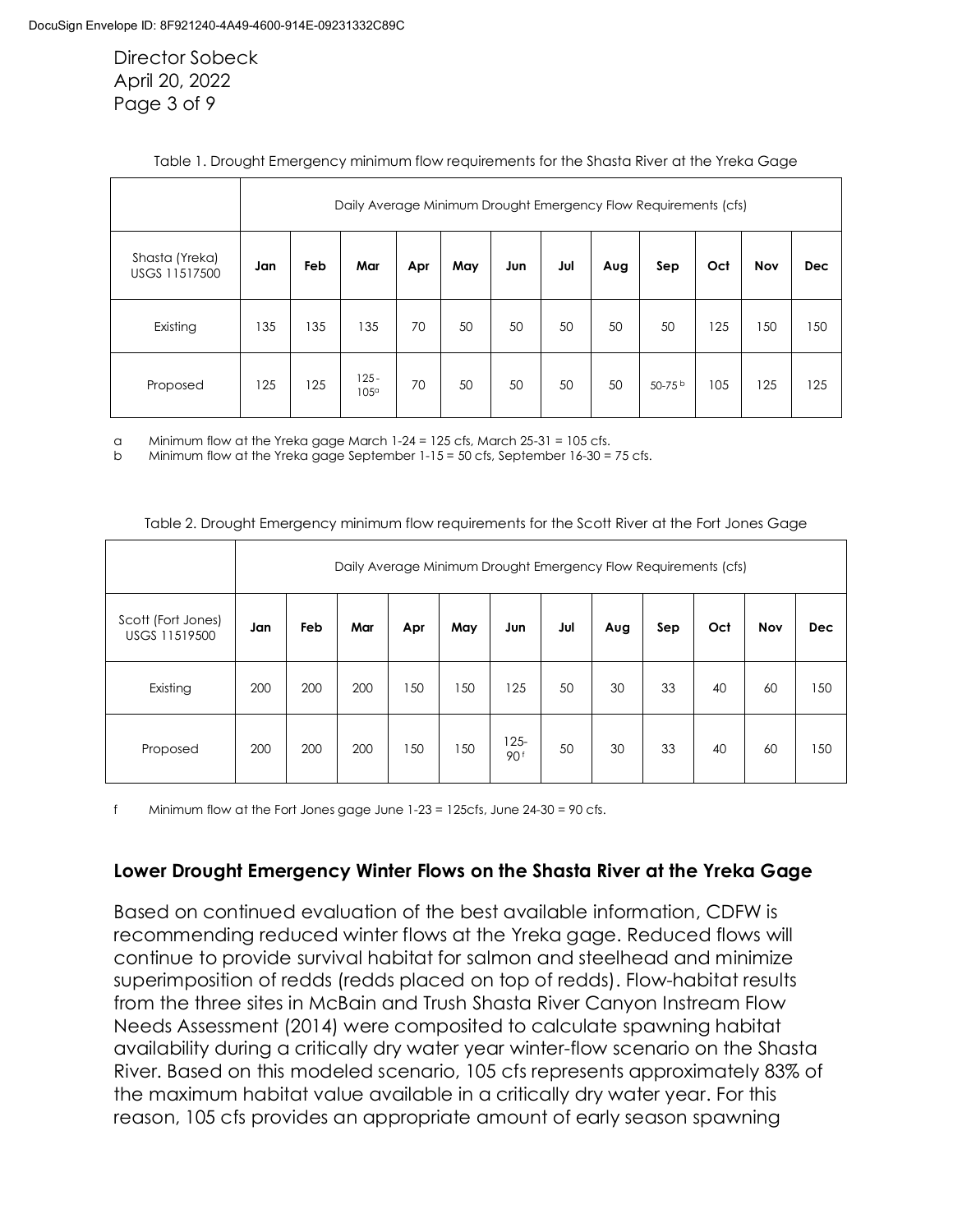Director Sobeck April 20, 2022 Page 4 of 9

habitat for Chinook Salmon in this drought emergency. The overall flow-habitat relationships display a relative peak of spawning habitat at 125 cfs in a critically dry water year. The increase in subsequent months from 105 cfs to 125 cfs should minimize superimposition of redds. The Shasta River table (Table 1) displays proposed drought emergency minimum flows compared to the existing values based on this evaluation.

Redd dewatering is influenced by redd and tailspill depth. The minimum depth of a redd is typically 0.5 foot, and the tailspill depth is typically 0.3 foot less than the redd depth. Accordingly, a drop or rise of more than 0.2 foot in water surface elevation would be expected to change tailspill depths and available spawning habitat. Rating curves in McBain and Trush (2014) demonstrate that fluctuations between 105 and 125 cfs would result in approximately a 0.18-foot change in water surface elevation. Assuming two (2) months from spawning to fry emergence, flows could be dropped to 105 cfs in late March without causing redd dewatering.

# Summer Flows

Since the development of the drought emergency minimum flow regulation, there have been questions about the need for summer flows (primarily July and August) in the Scott and Shasta Rivers. This question continues post regulation adoption, and it is anticipated this will be challenged in the future adoption. CDFW recommends retaining minimum summer flow requirements for the following reasons:

- 1. These flows are based on the best available scientific information to enable salmonids in these rivers to survive critically dry drought conditions,
- 2. It is counter-productive to support the drought emergency minimum flows for the Fall migration season without a summertime base flow to maintain stream function,
- 3. Lower flows exacerbate negative water quality issues (e.g., temperature and dissolved oxygen) that limit fish mobility and survival (e.g., Figure 39, McBain and Trush 2014), and
- 4. There are over summering juvenile salmon of both species in both rivers. Notably, there were over summering juvenile salmon on the mainstem Scott River at Kelsey Creek in 2021. There were over summering steelhead in cool pockets of the Shasta River Canyon in 2021. Fish presence is primarily limited by the availability of high-quality water, and the exclusion of fish for currently poor conditions should not be used alone to dismiss a river reach.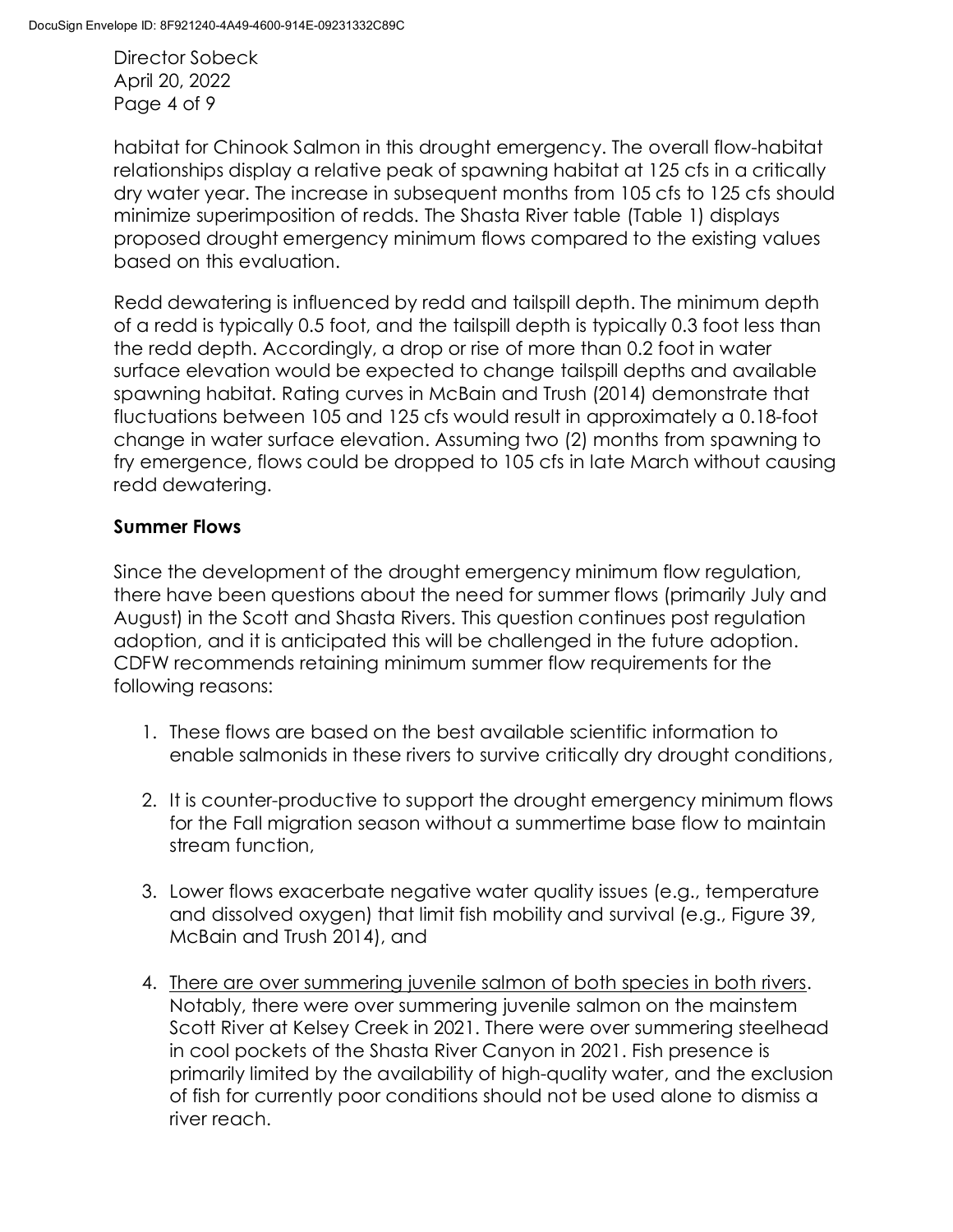Director Sobeck April 20, 2022 Page 5 of 9

# Tributary Flows

CDFW and NMFS spent considerable time evaluating drought emergency minimum flow values for tributaries on both rivers. Tributary flow requirements could supplement the downstream flow requirements and support connectivity in the watershed. Tributary flows would also distribute the drought burden to a wider range of diverters and support basin-wide approaches and restoration actions for native fishes. Examples on the Scott River include several west-side tributaries and the upper forks. Examples on the Shasta River include the Little Shasta River, Parks Creek, and Big Springs Creek. While we did not have enough time to develop and present formal tributary flow recommendations to the SWB for adoption in the year's regulation, this work could inform tributary-wide local cooperative solutions and other efforts moving forward. CDFW and NMFS are prepared to discuss tributary contributions if requested.

## Additional Recommendations for Existing Regulation

CDFW is providing two reasonable and feasible recommendations for the current drought emergency regulation:

1. Extend the existing inefficient livestock watering prohibition to March 31: CDFW acknowledges this is a controversial issue with a wide range of support and opposition. We supported this prohibition in the regulation package as part of several actions necessary to use all tools available to ensure salmon migration. We think the instream benefits from the prohibition in a critically dry year outweigh any real or perceived benefits of groundwater recharge proposals, particularly in the tributaries of both rivers. Redd dewatering was a concern when the prohibition was lifted. We are recommending the extension because there are potential negative consequences with lifting inefficient livestock watering in a 24 hour period while salmon eggs are incubating and hatching.

CDFW also notes that there are alternative livestock watering systems already in place for some landowners. There is drought funding in place for landowners to install alternative livestock watering systems and we offered a presentation of these sources on March 18, 2022.

2. Require riparian and groundwater diverters to coordinate with the Watermaster District to manage drought emergency minimum flows: Some diverters are not subject to the respective adjudications, nor are they currently required to be water mastered. Coordination on both rivers, but particularly the Shasta River, is confounding for the SWB and SSWD to manage, and for CDFW to understand stream dynamics, when diverters utilize their rights without coordination. During the drought emergency, it is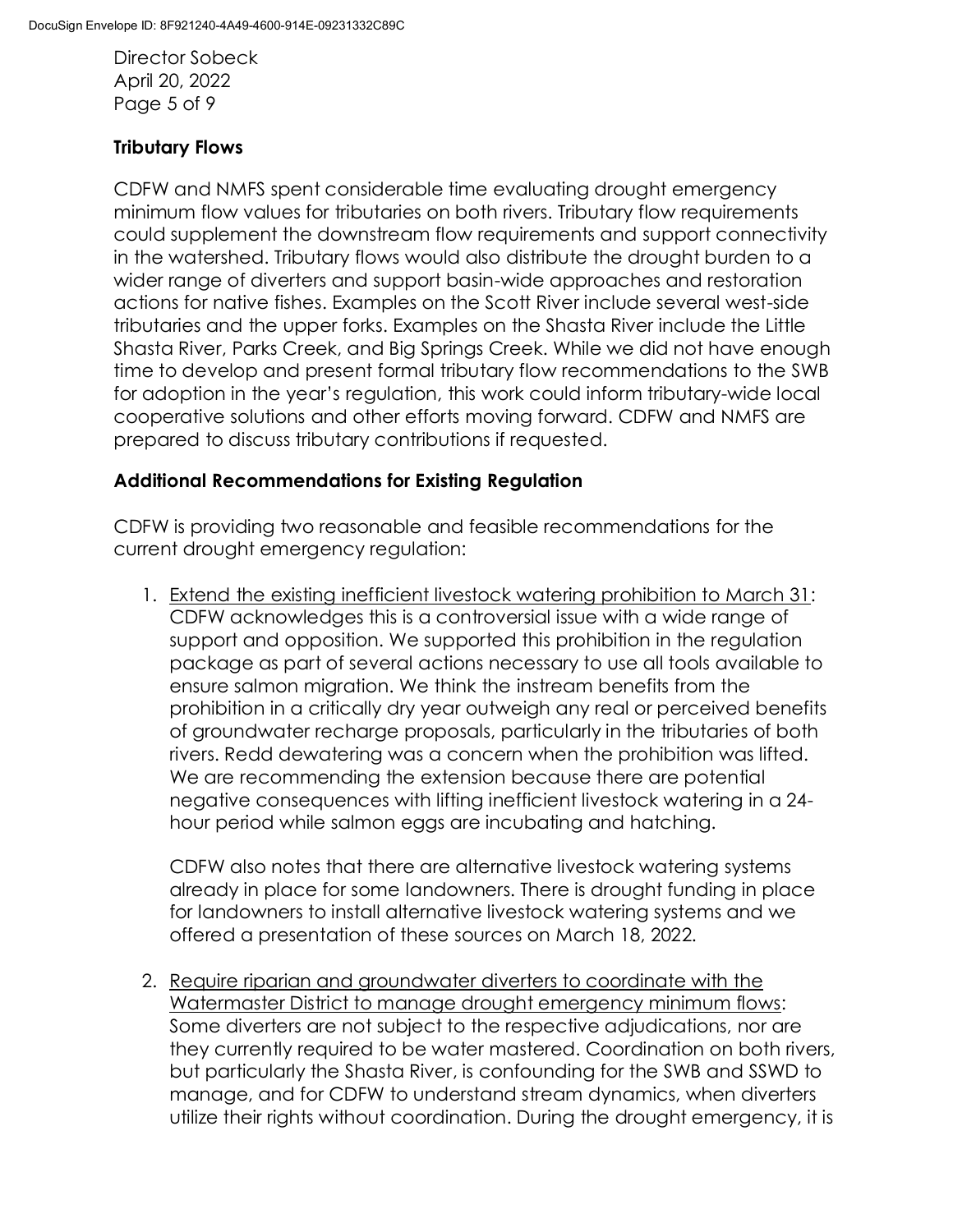Director Sobeck April 20, 2022 Page 6 of 9

> critically important that diverters coordinate with the SSWD where services are provided.

#### Considerable Benefits of the Current Regulation

- · There is a heightened awareness and improved dialog around the drought emergency that indicates a stronger commitment by all who live in, or are involved with salmon, in these watersheds. The drought emergency regulation is encouraging creative thinking, experimental projects, forbearance contracts, feasibility studies, and a deep analysis of water use.
- · Since adoption, the SWB and CDFW have implemented Resolution 6 from the regulation as a good faith effort to evaluate and refine the drought emergency minimum flows. CDFW is grateful to have been able to exercise this resolution. It is critical that Resolution 6 continue to be available.
- · Information gathering required by the order has allowed us to better understand surface water, overlying groundwater, and groundwater extraction in these watersheds. The updates for SWB record collection to determine who is using water, how that water is extracted, when water is used, and the specific water right priorities is valuable.
- · The inclusion of local cooperative solutions in the regulation is an appreciated alternative since recovery of sensitive species requires a balance of voluntary and regulatory efforts.
- · The regulation supported and encouraged expanded stream gaging in both rivers and their tributaries. The two agencies formed a small team and have been evaluating potential gage locations and securing access to install several gages. Additional stream gages will allow the community to be more strategic, will help support Section 1707 orders, and will provide better stream response information.
- · Compared to the 2020-21 migration season, relative adult salmon access to spawning habitat was good in 2021-22. Early indications are that there weren't as many redds in some locations and more in others. More adults showed up this year than the relevant previous cohorts. CDFW is not attempting to take credit for more fish available to spawn, or the significant precipitation events in October or December 2021 that assisted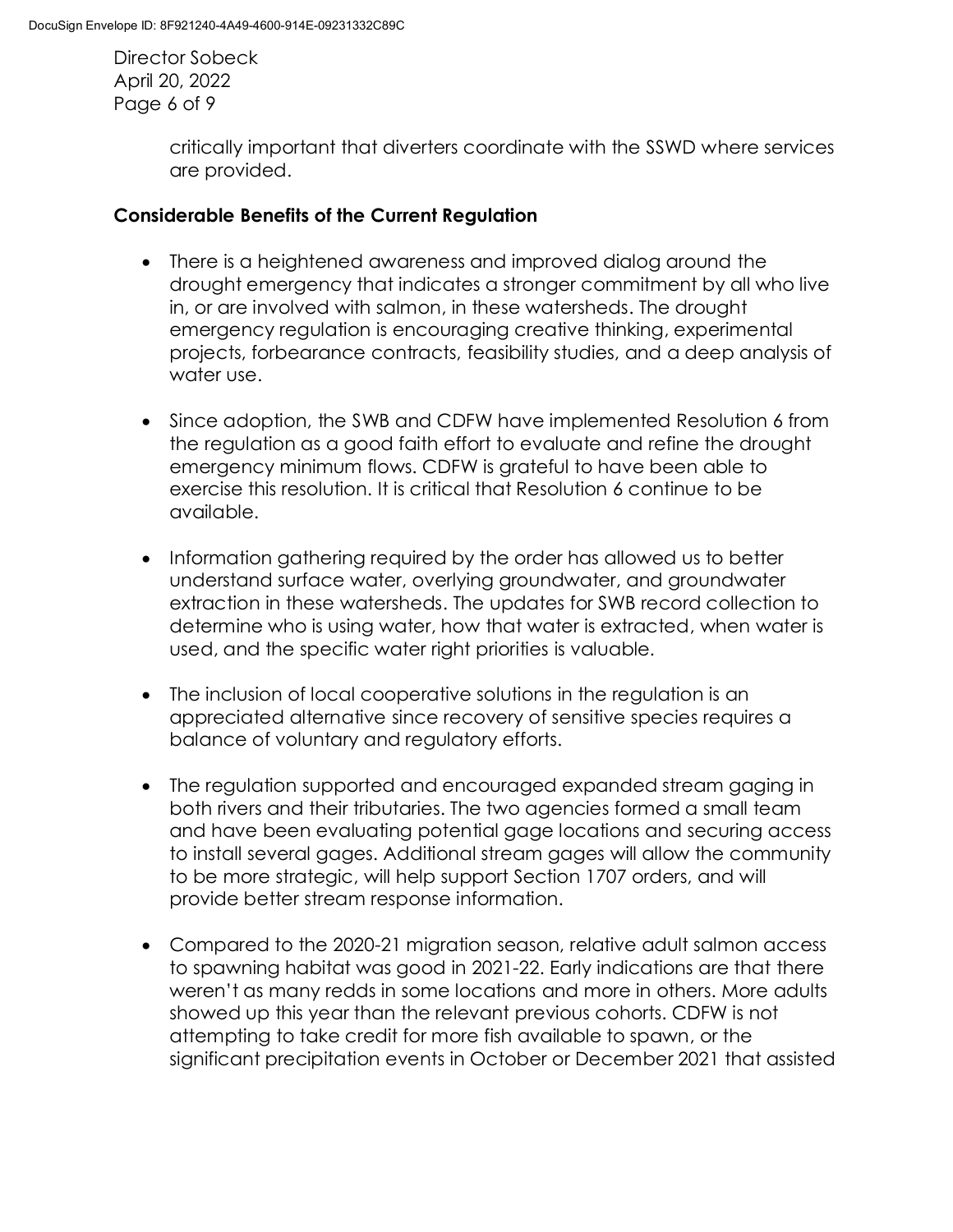Director Sobeck April 20, 2022 Page 7 of 9

> the adult migration. We are grateful for the immediate and long-term restoration efforts of those in the community that contributed to solutions.

CDFW is grateful for the opportunity to work closely with SWB staff on drought issues. One great example was coordinating a compliance assistance workshop on December 10, 2021. We are prepared to meet with you to review the available scientific information that informs our recommendations.

If you have any questions regarding this letter, please contact Environmental Program Manager Joe Croteau at klamathwatershed@wildlife.ca.gov.

Sincerely,

-DocuSigned by: Brett kormos -189F3871E465427... Tina Bartlett, Regional Manager Northern Region

Reference

Ec's on Page 9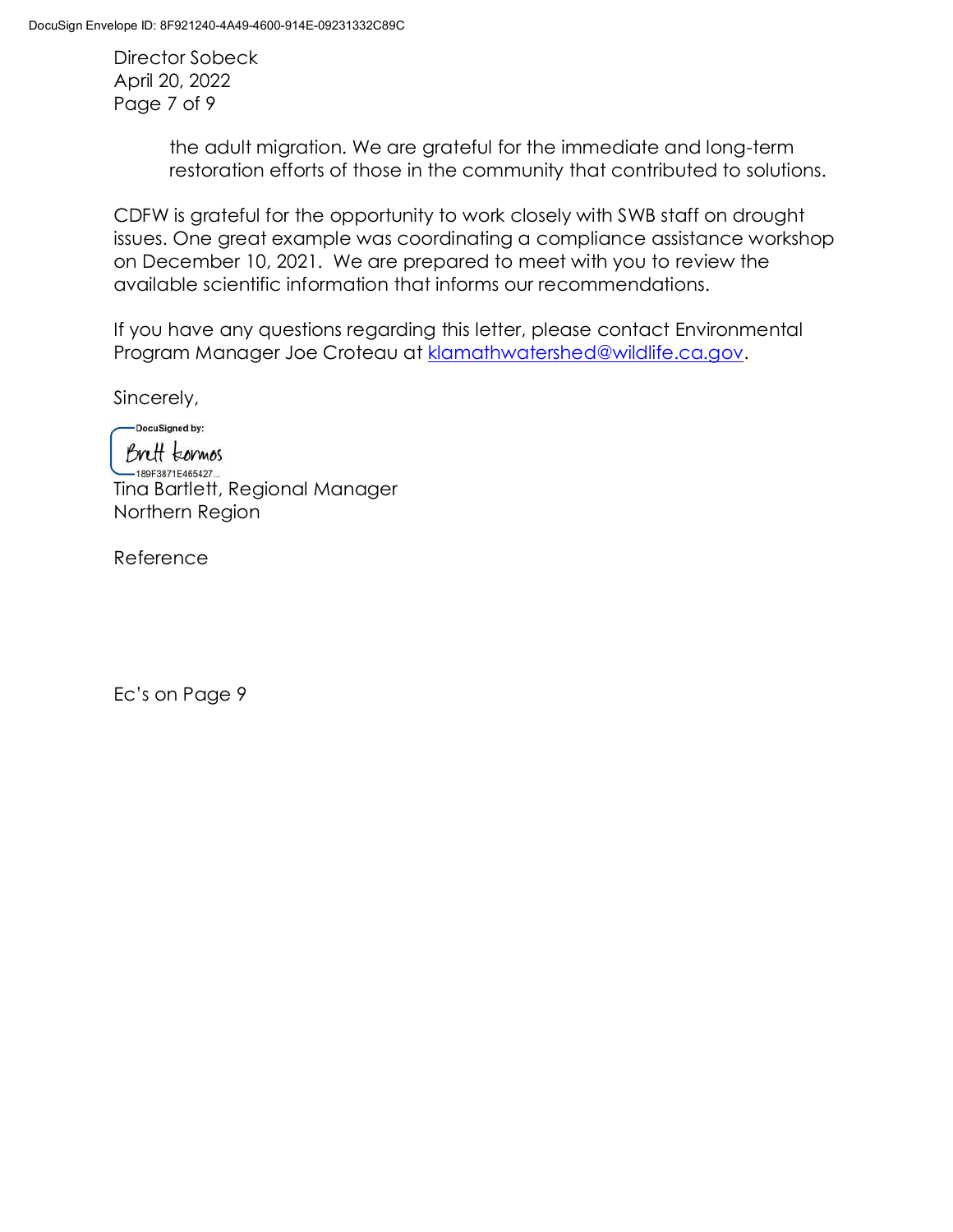Director Sobeck April 20, 2022 Page 8 of 9

## Reference

McBain and Trush, 2014. Shasta River Canyon Instream Flow Needs Assessment. 221 pg.